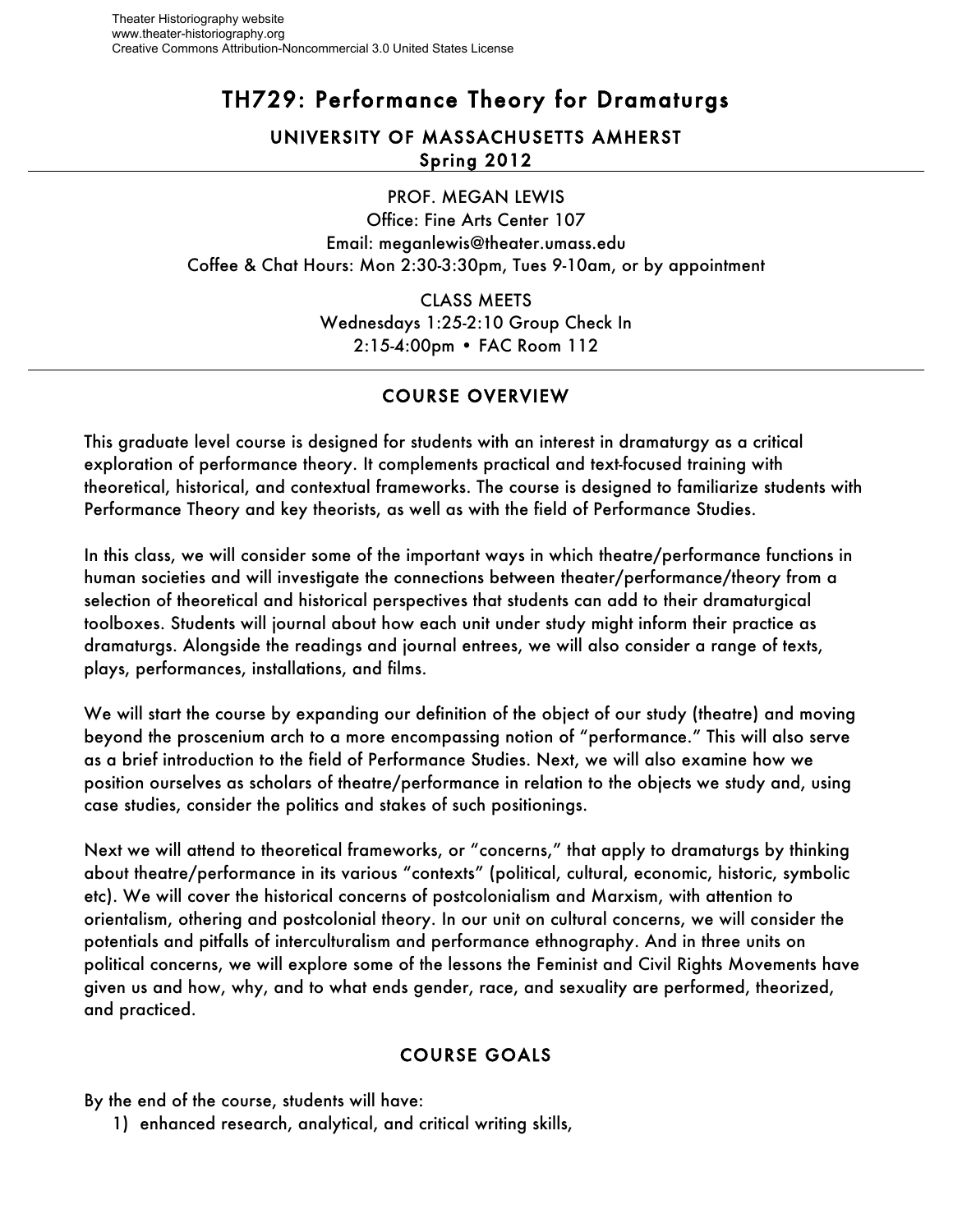- 2) a working knowledge of some of the "key" theorists and theories associated with performance studies and performance theory and the ability to apply these ideas to your lives as working dramaturgs,
- 3) a knowledge of several case-studies to which these theories can be applied for deeper understanding,
- 4) an awareness of the ethics of positionality as it applies to our interventions as dramaturgs, and
- 5) a knowledge of the ways in which meaning is produced through both textual and performative discourses and the ability to analyze live performance and dramatic texts from a variety of critical and theoretical approaches.

## COURSE MATERIALS

Readings. This is a reading-heavy course so plan your time accordingly. Some readings are densely theoretical while others require fewer mental gymnastics; some are from textbooks and others are the work of the field's most prolific and interesting scholars. Make *time* to read. Find an effective reading space that isn't your bed late at night, in front of the TV or other electronic media. I suggest reading along with a dictionary and looking up words as you encounter them.

Annotate the Readings. You should annotate and write marginalia 1) as you read, 2) as we discuss the readings, and 3) as you make connections across the course. Bring annotated copies with you to every class.

Viewings. At-home viewings will be required for some sessions. These visual materials will be hosted on our moodle site at: https://moodle.umass.edu/. We will also see all the Theater Dept productions this Spring (and others, should exciting options arise).

Journal. The old adage says that you are what you eat. Consider, then, that we are also what we write and think in. Buy yourself a journal in which you will record your thinking in this course. Think of it as a repository of your ideas, as your theory bible, as the space in which to record your thought-treasures. You may select whatever format you like; ideally, it should be inspiring to you and make you want to write in it. You might want to find one that also has a pocket in which to put any written or printed materials or is large enough to accommodate any clippings you want to paste in it. I recommend also buying writing implements that excite and motivate you.

## ASSIGNMENTS

Engaged Participation. This is a graduate level course and you are expected to commit the required time and energy to your work in it. To successfully participate in this course, you will need to:

- Attend class and be on time
- Read all the materials on time and annotate materials as you read/watch
- Journal regularly throughout the course on ideas, thoughts, questions, connections etc.
- Prepare written answers to the weekly journal questions for the class in which they are due
- Meet all deadlines (if you foresee a problem, communicate with me about it *in advance*)
- Contribute to class discussions on a regular basis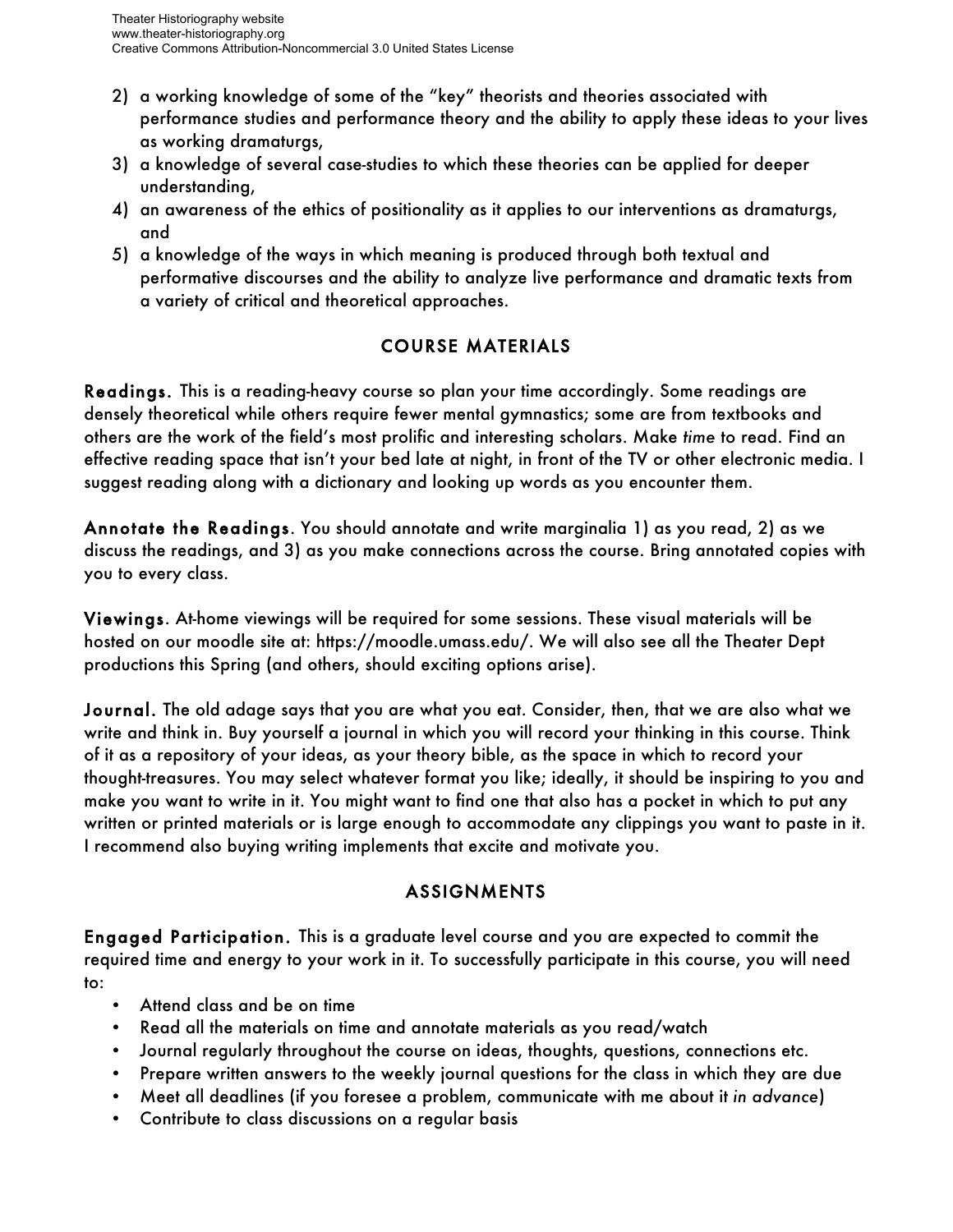• Engage in the discourse of this class by risking your opinions, remaining curious about the material and asking questions, and articulating your reactions to and interpretations of the materials we cover in a clear and professional manner

Thought Journals. The pressures of graduate school can mean that students seldom have time to simply reflect on their reading and research in a creative and unstructured way. Throughout the course, we will keep Thought Journals, a space in which you will capture thoughts, questions, juicy quotes, interesting ideas or clippings, reactions to shows or videos we see, ways in which you see theory applying to performance texts, yourselves as dramaturgs, or any other musings that occur to you while on this journey. It is a space to trace your thinking across time and your journal will serve as an archive of your thinking across the class. Make the journal you own – choose its style and format to best suit you and the way you think, organize materials, and the space in which you want to reflect and collect ideas. Decorate it, use inspiring pens, doodle in it, paste cuttings into it; whatever works for you. This will also be the space in which you ruminate on the weekly journal questions. In my review of your journals, I am not looking for any "right" answers or for alreadyattained expertise; rather, I am interested in how you think about, process, imagine, and articulate the ideas you encounter in this course.

Mini-Lectures. Two of the most important skills a dramaturgy can posses are the ability to articulate ideas effectively in public and to analyze and synthesize research into a coherent form that is useful to others. Across the course, you will be asked to make ONE oral presentation (mini-lectures) on theories/theorists that you choose. The purpose of your (30-minute maximum) presentation will be threefold:

1) to analyze the materials and make sense of their history, key concepts, terminology, and frameworks and to consider the potentials and pitfalls of the theory to your work as a dramaturg, 2) synthesizing the materials, to educate your audience about the theory under study through an effective oral presentation (using whatever supporting technologies you consider appropriate), and 3) to discover, imagine, and share ways in which the theory you discuss might apply to a text/performance (i.e. to your dramaturgical work).

Theory-in-Practice Paper. The only way theory ever makes sense is when it is used to explain or understand an object of study. In other words, theory makes sense *in practice.* Using a performance text of your choosing (and one you are reasonably familiar with), you will write an essay in which you apply at least TWO of the theories we discuss in class to help elucidate, interrogate, (re)imagine, fathom, or otherwise make sense of, the text. Your paper should articulate a clear thesis/argument and consist of deft analysis that demonstrates your understanding of the theories as they apply to your performance text. Your paper must conform to MLA Style, with standard parameters (12-point standard font, 1" margins, double-spaced.) Proofread, spell- and grammarcheck your work before submitting it. NOTE: Should you wish to develop this paper for publication or a conference presentation, I will be glad to assist you in that process.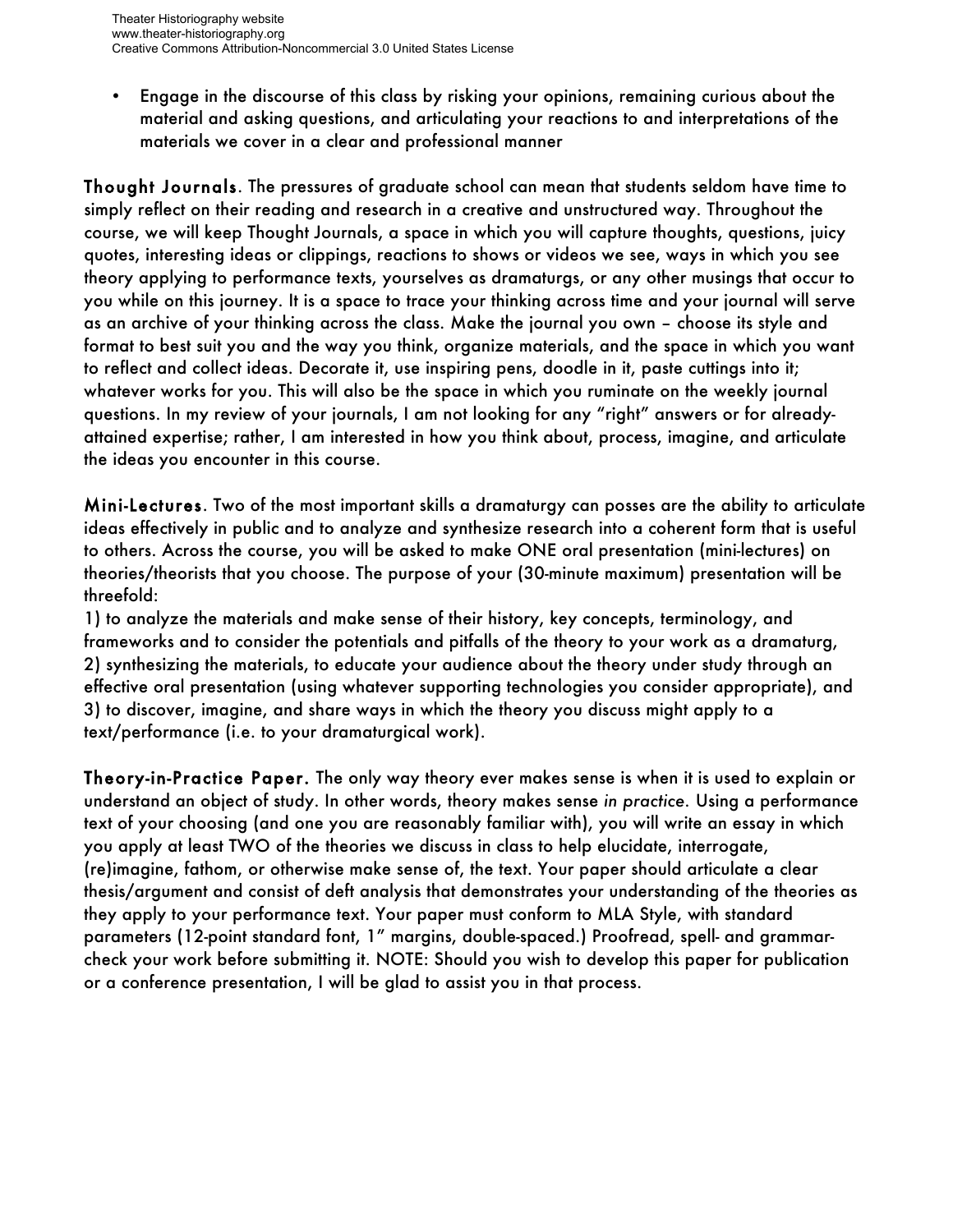## GRADING

### Grading. Your grade is based on the following:

| <b>Engaged participation</b> | 20%  |
|------------------------------|------|
| Journals                     | 20%  |
| Mini-Lecture                 | 30%  |
| Final paper                  | 30%  |
| Total                        | 100% |

### Grading Scale:

| A 100-93 A-92-90 |         | B+ 89-87      | B 86-83  |         | B-82-80 |
|------------------|---------|---------------|----------|---------|---------|
| C+ 79-77         | C 76-73 | $C - 72 - 70$ | D+ 69-67 | D 66-60 | F 59 0  |

A - achievement that is outstanding relative to the level necessary to meet course requirements.

B - achievement that is significantly above the level necessary to meet course requirements.

C - achievement that meets the course requirements in every respect.

D - achievement that is worthy of credit even though it fails to meet fully the course requirements.

S - achievement that is satisfactory, which is equivalent to a C- or better

F (or N) - Represents failure (or no credit) and signifies that the work was either (1) completed but at a level of achievement that is not worthy of credit or (2) was not completed and there was no agreement between the instructor and the student that the student would be awarded an I.

I - (Incomplete) Assigned at the discretion of the instructor when, due to extraordinary circumstances, e.g., hospitalization, a student is prevented from completing the work of the course on time. *Requires instructor consent and a student-instructor agreed upon plan developed prior to the end of the term.*

## RESOURCES TO HELP YOUR LEARNING

### The Writing Center

W.E.B. DuBois Library-Learning Commons writingcenter@acad.umass.edu • 413.577.1293 • umass.edu/writingcenter/ Providing free writing instruction for all UMass students at all stages of the writing process.

### Disability Services

161 Whitmore Admin. Bldg

ds@educ.umass.edu • 413.545.0892 • http://www.umass.edu/disability/

The University of Massachusetts Amherst is committed to providing an equal educational opportunity for all students. If you have a documented physical, psychological, or learning disability on file with Disability Services (DS), Learning Disabilities Support Services (LDSS), or Psychological Disabilities Services (PDS), you may be eligible for reasonable academic accommodations to help you succeed in this course. If you have a documented disability that requires an accommodation, please notify me within the first two weeks of the semester so that we may make appropriate arrangements.

## University Computer Help Line

www.oit.umass.edu/support • Help Desk: 413-545-9400 For all your computer and technical questions.

### Performance and Theatre Librarian

Our local expert at the W.E.B. DuBois Library is James R. Kelly <jrkelly@library.umass.edu>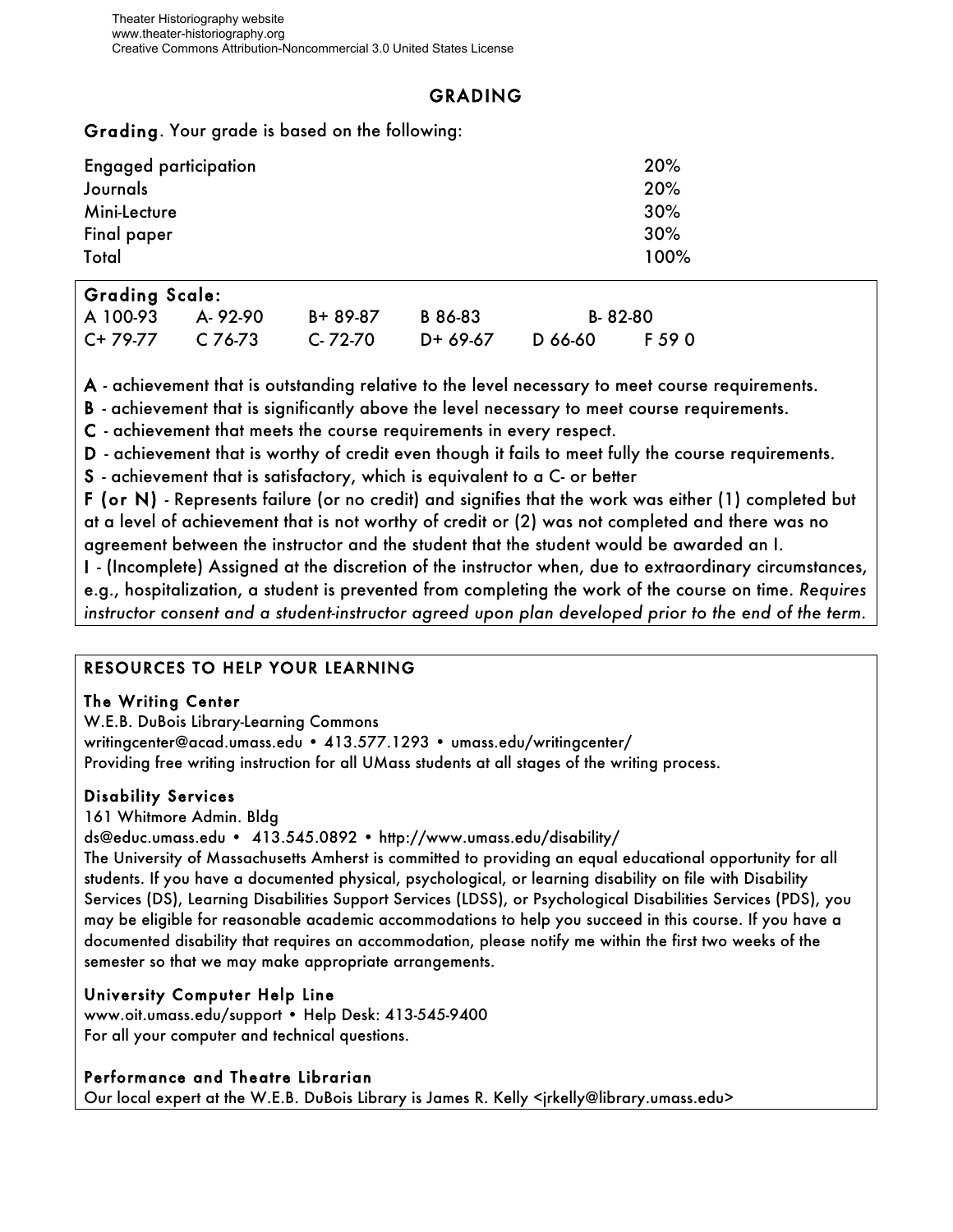## COURSE SCHEDULE

(Subject to adjustment)

### Week 1 • January 25 Introduction/Welcome/Syllabus Review Concept Mapping Why Theory?

- Excerpts from Augusto Boal. *Theatre of the Oppressed.* (New York: Theatre Communications Group, 1985).
- Prof. Barbara McManus (College of New Rochelle)'s "Outline of Aristotle's Theory of Tragedy in the *POETICS.*"

Journal questions: Write about your relationship to theory. Do you have any ideas, coming into this class, about what it is, isn't, should, can, cannot be? Mark your familiarity with any theories as well as those you want to know more about. Start considering which theories you think might be most useful to you and your research, scholarly, and dramaturgical interests.

> Jan. 31 - Feb. 3, 2011 See "The Tailor of Inverness" in The Curtain Theater

## Week 2 • February 1 PERFORMANCE: DEFINITIONS & PRACTICES

- Carlson, Marvin, "What is Performance?" in In *The Twentieth-Century Performance Reader*. 2<sup>nd</sup> ed. Michael Huxley and Noel Witts eds. (London: Routledge, 2002), p. 146-153.
- Richard Schechner. "What is performance?" *Performance Studies: An Introduction*. 2nd ed. (New York: Routledge, 2002), p. 28-51. Excerpt from: Marco De Marinis. "The Performance Text" in *The Performance Studies Reader*, 2nd edition, Henry Bial, ed. (New York: Routledge, 2004), p. 232-3.
- Johan Huizinga. "The Nature and Significance of Play as a Cultural Phenomenon" in *The Performance Studies Reader*, 2<sup>nd</sup> edition, Henry Bial, ed. (New York: Routledge, 2004), p. 117-120.
- Harvard Performance Studies Guide.

Journal questions: What is performance, according to Carlson, Schechner, De Marinis, Huizinga, Goffman, et al? How might their definitions differ or coincide with your definitions of theatre? How might expanding the lens impact the work you do as dramaturgs?

### Week 3 • February 8 POSITIONING OURSELVES I

• D. Soyini Madison, "Introduction to Critical Ethnography: Theory and Method" in *Critical Ethnography: method, ethics, and performance* Thousand Oaks, Calif.: Sage, 2005, p. 1-16.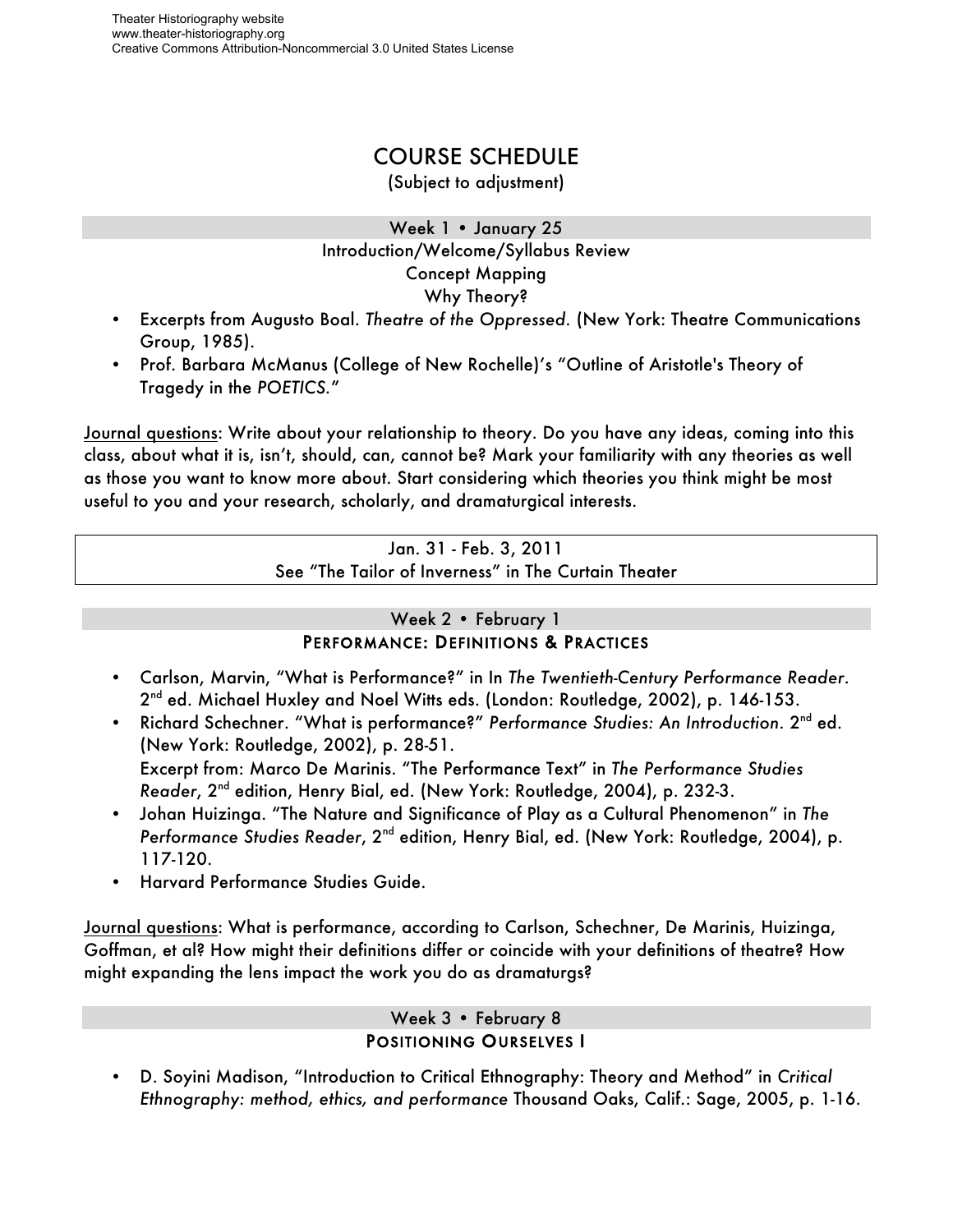- Tracy C. Davis. "Introduction: the pirouette, detour, revolution, deflection, deviation, tack, and yaw of the performative turn" in *The Cambridge Companion to Performance Studies* (2008), p. 1-8.
- Dwight Conquergood. "Performance Studies: Interventions and radical research" in *The Performance Studies Reader*, 2<sup>nd</sup> edition, Henry Bial, ed. (New York: Routledge, 2004), p. 311-322.

Journal questions: What do Davis, Madison, and Conquergood tell us about how we approach the objects that we study? What are the potentials and pitfalls of our relationship to work we encounter? Consider their ideas on positionality, ethics, voice, bodies, power, privilege, Eurocentrism, and the primacy of the text. Where, and how, do you see their ideas applying to you as a working dramaturg?

Mini-Lecture 1:

### Week 4 · February 15 POSITIONING OURSELVES II

- At-home screening: Coco Fusco and Guillermo Gómez-Peña's *The couple in the cage: A Guatinaui Odyssey*, Authentic Documentary Productions; directed & produced by Coco Fusco, Paula Heredia. New York, NY: Third World Newsreel (on moodle).
- Diana Taylor, "Acts of Transfer" in *The archive and the repertoire: performing cultural memory in the Americas*. (Durham: Duke University Press, 2003), p. 1-52.
- Guillermo Gómez-Peña. "CULTURAS-IN-EXTREMIS: Performing against the cultural backdrop of the mainstream bizarre" in *The Performance Studies Reader*, 2nd edition, Henry Bial, ed. (New York: Routledge, 2004), p. 287-298.

Journal questions: What are the archive and repertoire Taylor speaks of and how might they be useful to you as dramaturgs? What are the stakes of staging others/conquest, especially in relation to (but not limited to) Theatre in/of the Americas? What interventions to Fusco and Gómez-Peña deploy to ask audience to rethink their positionality? What are the ethics of performance ethnography for working dramaturgs?

WRITING PROGRESS: Select a topic for your final Theory-in-Practice essay.

Mini-Lecture 2:

## Week 5 • February 22 HISTORICAL CONCERNS I: After Colonialism

- Lois Tyson. "Postcolonial criticism" in Critical Theory Today: A User-Friendly Guide 2<sup>nd</sup> ed. (New York: Routledge, 2006), p. 417-449.
- Watch Prof. Sut Jhally's lecture on Edward Said and Orientalism (on moodle)
- Read Aime Cesaire's *Une Tempete/A Tempest* (on moodle)
- Watch *The Battle of Algiers* (1966) by Gillo Pontecorvo (on moodle)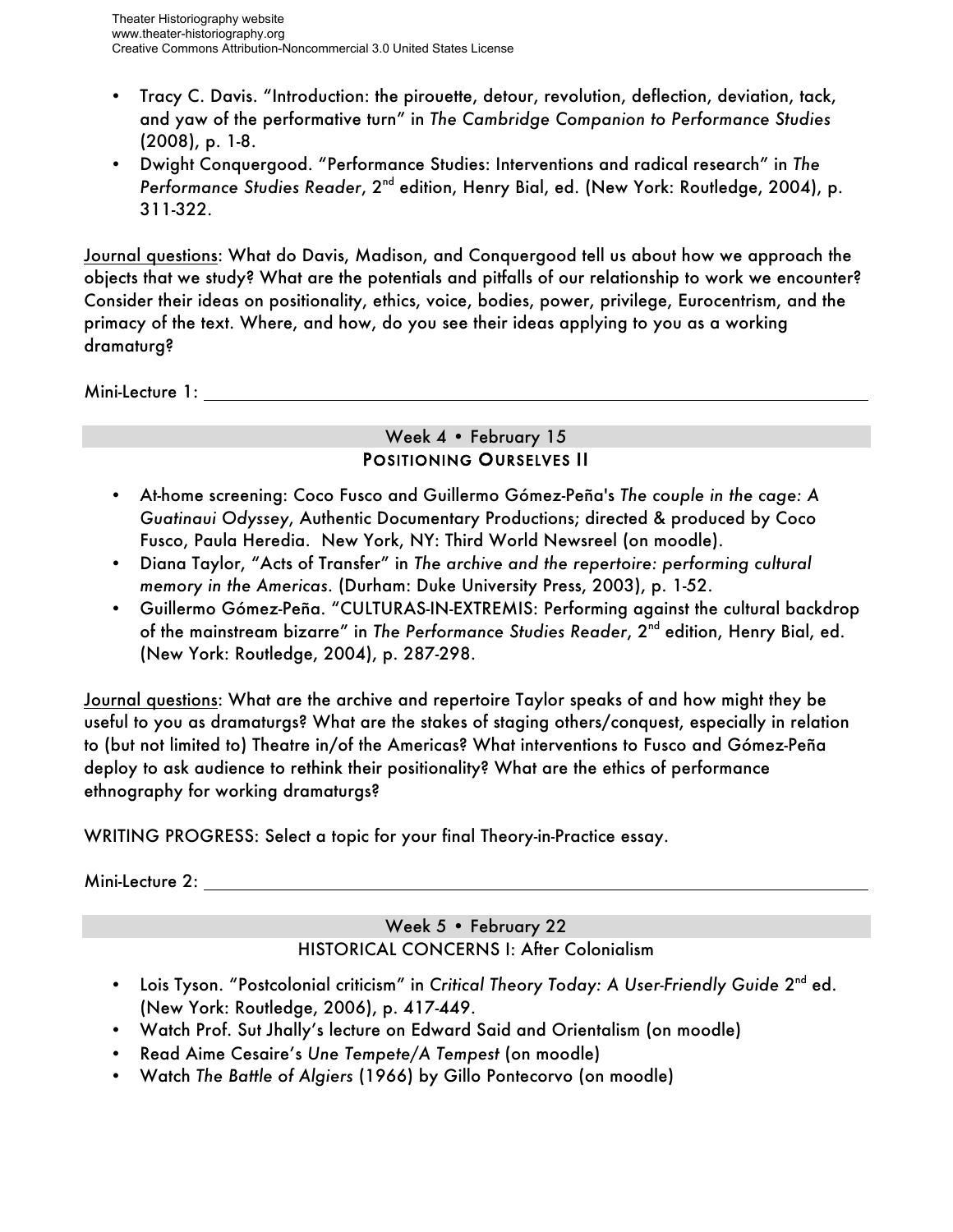Theater Historiography website www.theater-historiography.org Creative Commons Attribution-Noncommercial 3.0 United States License

Journal questions: What are the key tenets of postcolonial theory and why are they important? What might the value be--to you as dramaturgs--of having a critical awareness of orientalism, othering, and postcolonial theory? How do you see the theory operating in the two performance texts of the week: Cesaire's play and Pontecorvo's film?

WRITING PROGRESS: Formulate research questions for your Theory-in-Practice essay and begin doing research.

Mini-Lecture 3:

### Week 6 · February 29 HISTORICAL CONCERNS II: After Marx

- Lois Tyson. "Marxist criticism" in Critical Theory Today: A User-Friendly Guide 2<sup>nd</sup> ed. (New York: Routledge, 2006), p. 53-80.
- Watch *Theater of War* (2008) by John Walter (on moodle)
- Read *St. Joan of the Stockyards* (1929-31) by Bertolt Brecht (on moodle)

Journal questions: Having familiarized yourself with Marxism, how do you see his ideas at play/at work/informing Brecht's work? Tie threads together from Brecht's play, the theoretical reading, and the film in your analysis. NOTE: After seeing "Urinetown," consider the ways in which Marx's legacy informs that contemporary musical.

> March 1, 2, 3, 8, 9, 10 at 8 p.m., March 3 and 10 at 2 p.m. See "Urinetown" in The Rand Theater

WRITING PROGRESS: Develop a working bibliography for your final Theory-in-Practice essay.

Mini-Lecture 4:

Week 7 • March 7 CULTURAL CONCERNS

- Phillip B Zarrilli. "For Whom Is the King a King? Issues of Intercultural Production, Perception, and Reception in a *Kathakali King Lear*" in *Critical Theory and Performance*, Janelle Reinelt and Joseph Roach eds. (Ann Arbor: University of Michigan Press, 1992), p. 9-40 (includes introductory essay on Cultural Studies by Roach).
- Julianne Burton. "Don (Juanito) Duck and the Imperial-Patriarchal Unconscious: Disney Studies, the Good Neighbor Policy, and the Packaging of Latin America." In *Nationalisms and Sexualities.* Andrew Parker, Mary Russo, Doris Summer and Patricia Yaeger eds. (New York: Routledge, 1992), p. 21-41.
- Wole Soyinka. "Theatre in African Traditional Cultures: Survival Patterns." In *The Twentieth-Century Performance Reader*. 2nd ed. Michael Huxley and Noel Witts eds. (London: Routledge, 2002), p. 372-385.

Journal questions: What do these readings suggest to you about the power dynamics of staging "culturally-laden" performances? About how we think of, frame, and understand ourselves and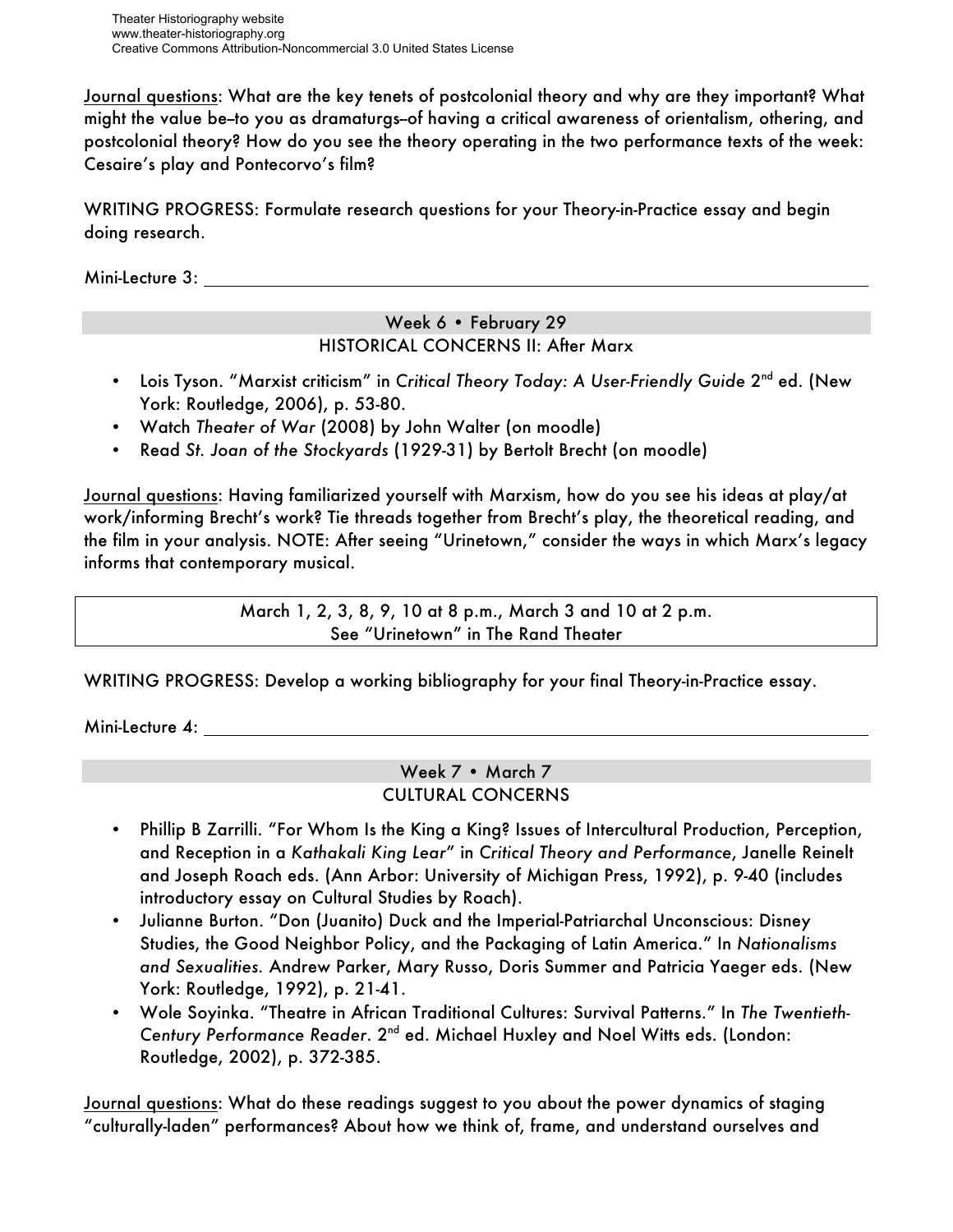others as we stage plays and curate seasons? How might they relate to issues of positionality we discussed earlier? What applications for this theory can you suggest for your dramaturgical work?

WRITING PROGRESS: Write an outline and a writing plan of your Theory-in-Practice essay.

Mini-Lecture 5:

#### Week 8 • March 14 WRITING WORKSHOP I

We will use this class to work on writing issues and prepare for your Theory-in-Practice final essays. Bring notes, ideas, outlines, drafts etc to class to workshop.

Week 9 • Spring Recess (March 17-25, 2012)

### Week 10 • March 28 POLITICAL CONCERNS: GENDER

- Judith Butler. "Performative acts and gender constitution: an essay in phenomenology and feminist theory" in *The Performance Studies Reader*, 2<sup>nd</sup> edition, Henry Bial, ed. (New York: Routledge, 2004), p. 154-166.
- Lois Tyson. "Feminist criticism" in *Critical Theory Today: A User-Friendly Guide* 2<sup>nd</sup> ed. (New York: Routledge, 2006), p. 83-131.
- Bryce Traister. "Academic Viagra: The Rise of American Masculinity Studies." *American Quarterly* 52:2, June 2000, p. 274-304.

Journal questions: How is gender performed, according to Butler? What are the stakes of staging gendered bodies? How are gendered bodies marked, labeled, read and interpreted? What meaning do they carry and how do they perform/enact/(re)iterate/articulate/embody their gender identities? Why might it be (is it?) important to look at constructions/performances of both masculinities and femininities in your work as dramaturgs?

WRITING PROGRESS: Work on your Theory-in-Practice essay…

Mini-Lecture 6:

### Week 11 • April 4 POLITICAL CONCERNS: RACE/ETHNICITY

- Henry Louis Gates, "The Blackness of Blackness: A Critique on the Sign and the Signifying Monkey" in *Literary Theory: An Anthology*. Julie Rivkin & Michael Ryan eds. (Oxford: Blackwell Publishing, 2004),p. 987-1004.
- Lisa Lowe. "Hetereogeneity, Hybridity, Multiplicity: Marking Asian American Differences" in *Literary Theory: An Anthology*. Julie Rivkin & Michael Ryan eds. (Oxford: Blackwell Publishing, 2004),p. 1031-1050.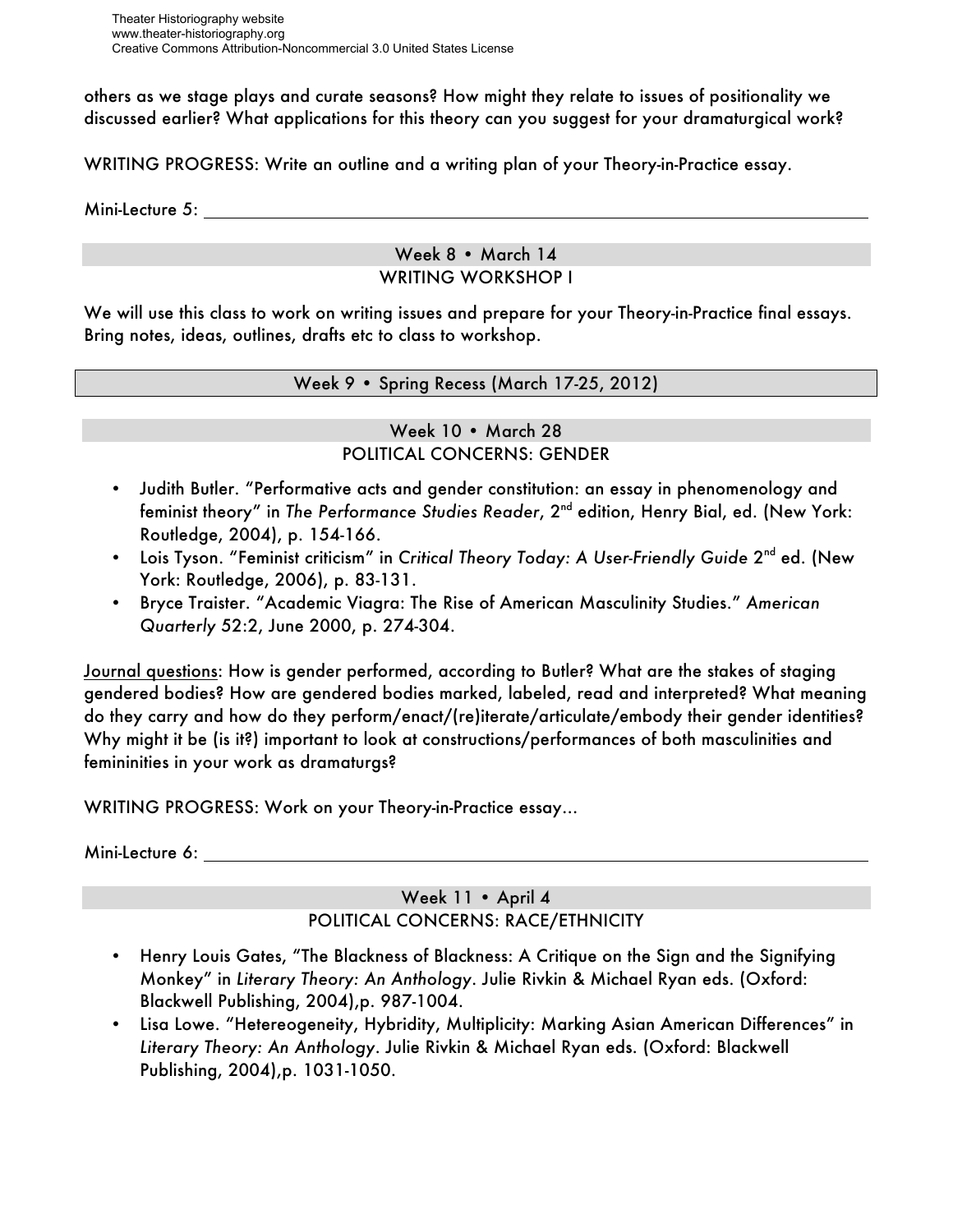• Ruth Frankenberg. "Introduction: Local Whitenesses, Localizing Whiteness" in *Displacing Whiteness: Essays in Social and Cultural Criticism* (Durham: Duke University Press, 1997), p.1-33.

Journal questions: How are performance and "signifying" (Henry Louis Gates) related? What are the stakes of staging racially- or ethnically-marked bodies? How are these bodies marked, labeled, read and interpreted? What meaning do they carry and how do they

perform/enact/(re)iterate/articulate/embody their racial identities? What is the value in studying whiteness in addition to "of color-ness" and how might this work apply to dramaturgy?

> April 5, 6, 10, 11, 12, 13, 14 at 8 p.m., April 7 and 14 at 2 p.m. See "Beyond the Horizon" in The Curtain Theater

Journal question: After seeing the devised work of "Beyond the Horizon," how might any of the theory we've covered help you digest this work?

WRITING PROGRESS: Work on your Theory-in-Practice essay…

Mini-Lecture 7:

### Week 12 • April 11 POLITICAL CONCERNS: SEXUALITY

- E. Patrick Johnson. "Queer Theory" in in *The Cambridge Companion to Performance Studies* (2008), p. 166-181.
- Jill Dolan. "Practicing Cultural Disruptions: Gay and Lesbian Representation and Sexuality" in *Critical Theory and Performance*, Janelle Reinelt and Joseph Roach eds. (Ann Arbor: University of Michigan Press, 1992), p. 263-275.
- *Watch Ncamisa: The Women!* By Pam Ngwabeni (screening based on our mutual schedules)

Journal questions: What is "queer" theory? What are the stakes of staging queer bodies and how are they marked, labeled, read and interpreted? What meaning do they carry and how do they perform/enact/(re)iterate/articulate/embody their queerness?

WRITING PROGRESS: By now you should have a first draft of your Theory-in-Practice essay.

Mini-Lecture 8:

### Week 13 • April 18 DAY OF REFLECTION

We will use this class to mark our journeys, clarify muddy points, raise questions, tie threads together…Bring your journals to class.

Journal question: Reflecting on the three units we just completed, how might your understandings of Critical Race, Gender, and Queer Theory help you in your work as dramaturgs?